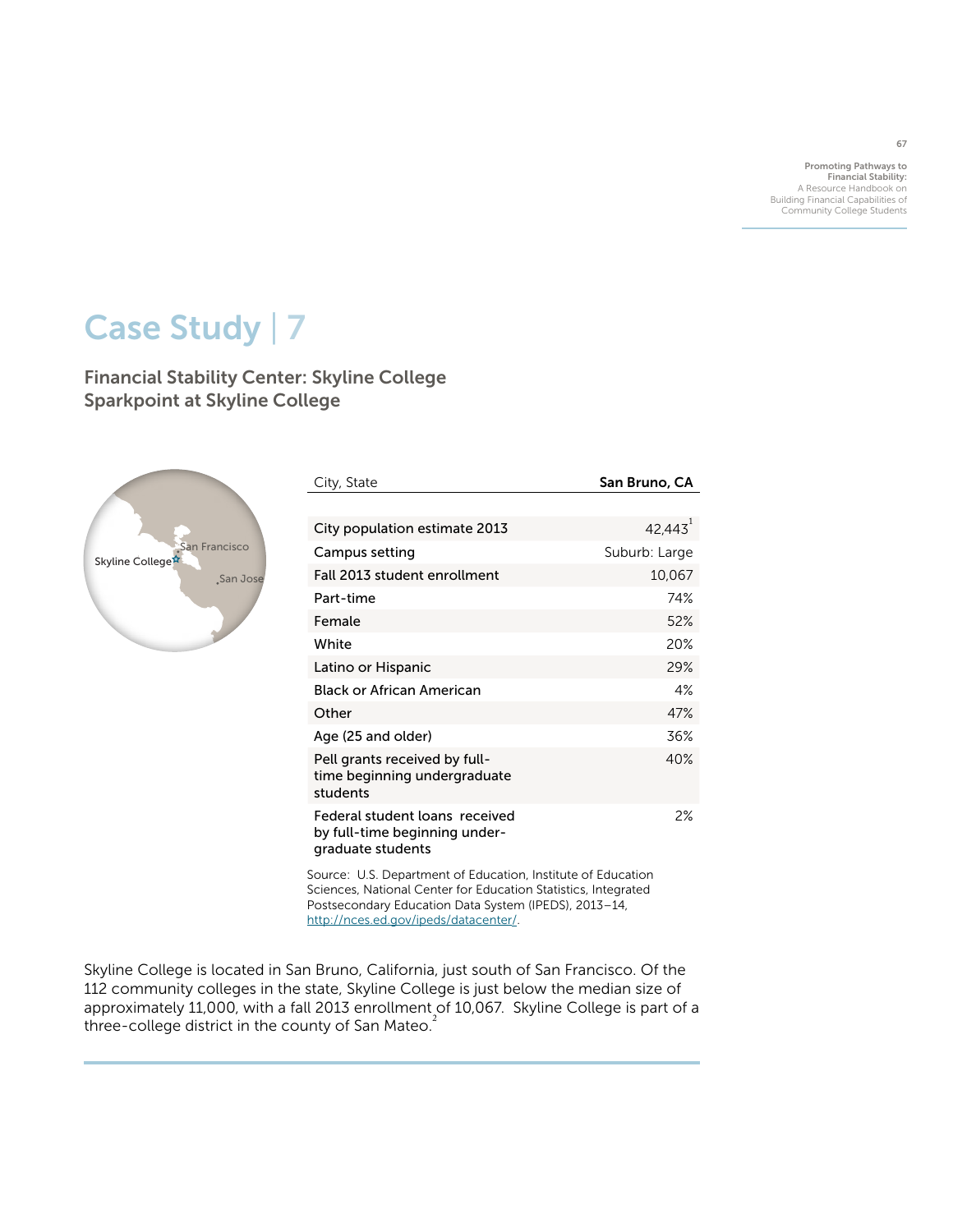## Summary

With a shared vision among faculty and staff for producing equitable outcomes across a diverse student body and a community gripped by inequality, Skyline College explored an Annie E. Casey Foundation Center for Working Families–inspired model. In anticipation of sufficient funds becoming available, Skyline College managers traveled the country visiting Center for Working Families (CWF) initiatives in order to build their knowledge and expertise around this model that would signal an entirely new approach for Skyline College. Starting with grant funding from the United Way of the Bay Area and the Bay Area Workforce Funding Collaborative, in May 2009, Skyline College began planning for a CWF–inspired United Way SparkPoint Center. It was launched as a pilot effort in November 2009, and, by fiscal year 2012–2013, it was serving 2,015 participants<sup>3</sup>.

Promoting Pathways to Financial Stability: A Resource Handbook on Building Financial Capabilities of Community College Students

Case Study 7 Financial Stability Center: Sparkpoint At Skyline College

## Area of Need

Skyline College is one of the most ethnically diverse community colleges in California. It is located in wealthy San Mateo County, where significant disparities exist in the ability of its residents to participate in the economy. San Mateo's minority residents are disproportionately overrepresented in the percentage of the population that lives below a standard of sufficiency, and they are underrepresented in the vital institutions that are required to fully participate in the community and economy.<sup>4</sup> Concurrent with the recent economic downturn, student need has shifted from more typical challenges, such as insufficient money to buy textbooks or cover fees, to not enough food to eat and inadequate shelter.

#### Program Description

SparkPoint at Skyline College is an Annie E. Casey Foundation Center for Working Families–inspired model that bundles core services to populations in need of support. One of 10 United Way SparkPoint Centers in the San Francisco Bay Area, SparkPoint at Skyline College is the only one that is housed at an educational institution. Broadly speaking, the services fall under three core pillars: (1) employment and career advancement; (2) income and work; and (3) financial services and asset building. Actual services falling under the three pillars include financial coaching and asset building through an individual development account (IDA), workforce development and connection to career pathways, a food pantry, English as a second language classes, legal assistance, voluntary income tax assistance, help with screening and enrollment for public benefits, and financial aid and college affordability supports.

SparkPoint at Skyline College is both a physical location and a campus-wide network of services. The physical location is open to students enrolled at Skyline College as well as to non-enrolled students and members of the community.<sup>6</sup> SparkPoint offers Skyline's existing programs and services but also partners with multiple organizations to provide a continuum of services to students and members of the community in what is aimed to be a seamless fashion. (See Figure 1.)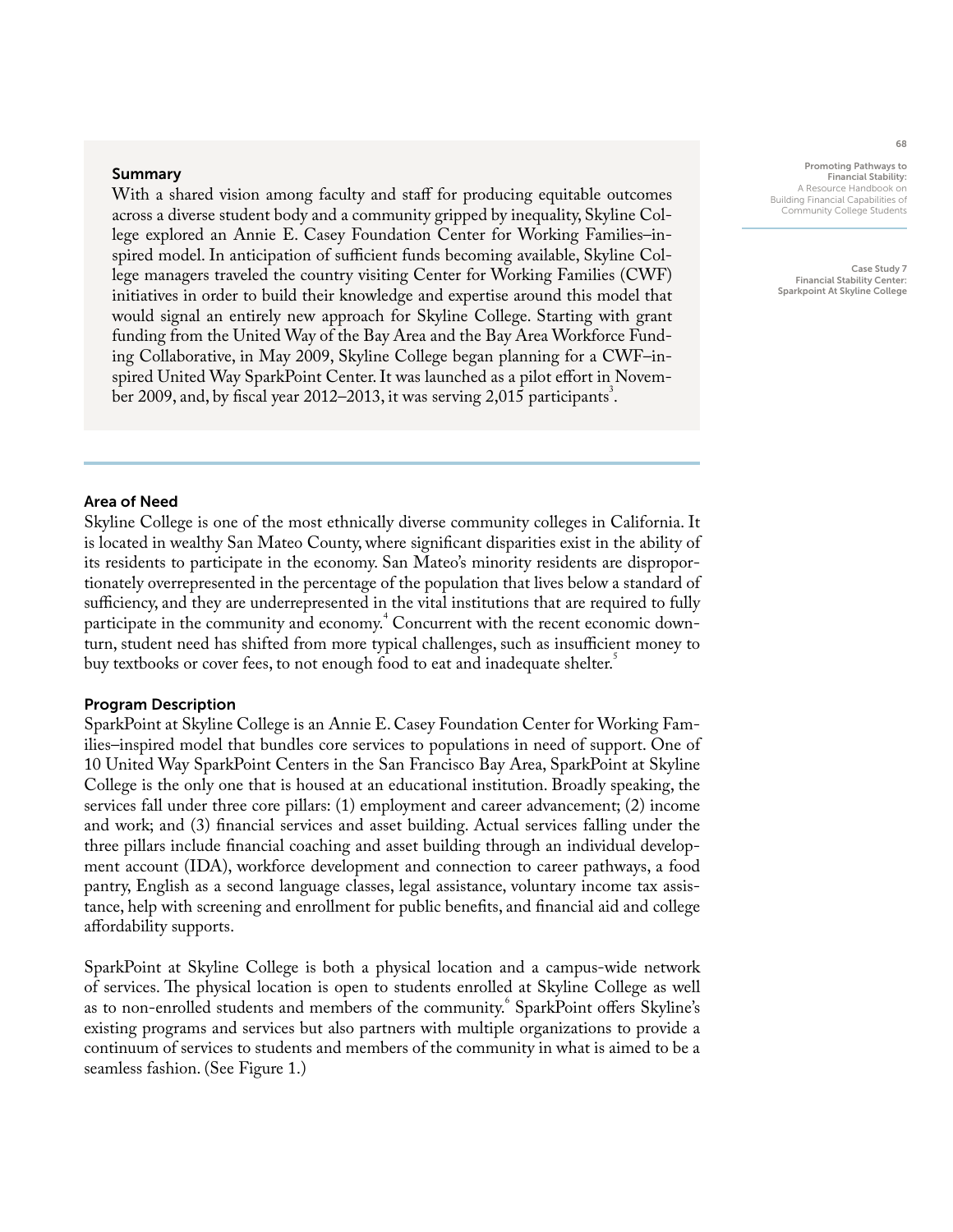

## Figure 1 SparkPoint at Skyline College Services and Partnerships

Source: William Watson, director, SparkPoint at Skyline College, 7 http://www.skylinecollege.edu/sparkpoint/partners/.

Although SparkPoint at Skyline College is open to all students and members of the community, some of the services offered require that a person meet certain eligibility criteria. For example, to participate in an IDA administered by the Opportunity Fund, a candidate must demonstrate income- and asset-limitations.

## Exploration and Adoption Phase

Much of the credit for helping to establish a shared vision at Skyline College can be credited to the president of the institution, Regina Stanback Stroud. At a 2007 managers' retreat when she was vice president of instruction, she asked participants to brainstorm about how to address the fact that minority populations in San Mateo County are disproportionately affected by poverty and absent from civic life. A strategic planning session devoted to this issue served to clarify and solidify a shared vision of striving for equitable outcomes for residents and students served by Skyline College. Viewing the educational institution as being instrumental in initiating and maintaining efforts to mitigate the effects of disparities on an array of outcomes was seen as a breakthrough.

With this shared vision in place, Dr. Stanback Stroud presented a model inspired by the Annie E. Casey Foundation Center for Working Families. Her colleagues were immediately persuaded that the CWF model was exactly what they needed in order to achieve their collective vision. Not only were the three pillars of employment and career advancement,

69

Promoting Pathways to Financial Stability: A Resource Handbook on Building Financial Capabilities of Community College Students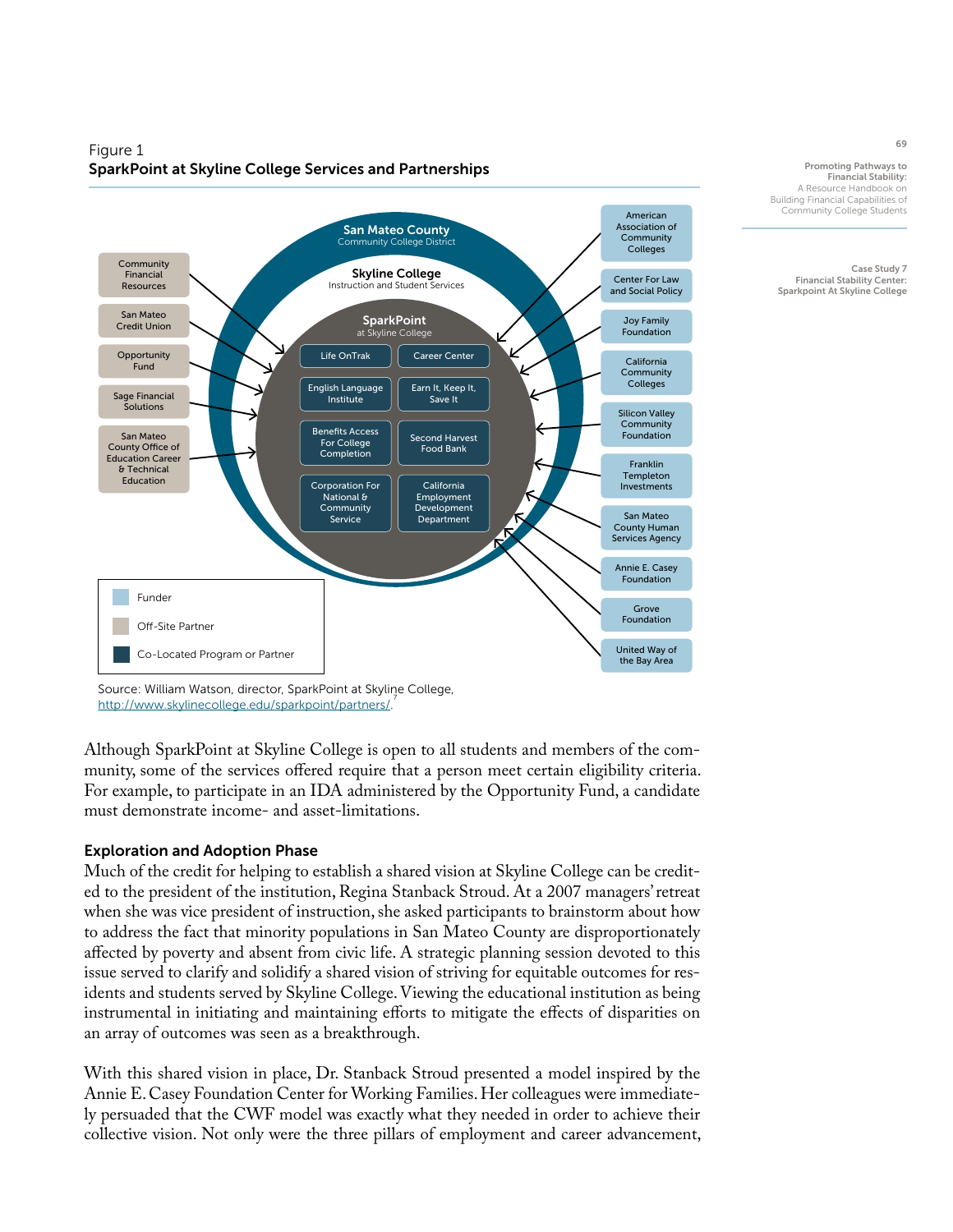income and work, and financial services and asset-building what residents and students needed, but the emphasis on partnerships, which are required to make the model operational, represented a strong fit with Skyline College.

Surrounded by many large employers in Silicon Valley, including Genentech, YouTube, Walmart, and other Fortune 500 companies, Skyline College created the Center for Workforce Development and in the process developed a competency in cultivating partnerships for the purpose of shaping the center's offerings to meet local workforce needs. Skill in partnership-building would prove critical in the early stages of implementation of a CWF-inspired model, since it calls for connecting individuals to one or more supports in order to achieve financial stability.

When the Skyline team began thinking about implementing a CWF model, the Annie E. Casey Foundation had already selected a few colleges that it would work with to set up CWF initiatives. Skyline College was not among the initial cohort, but staff members benefited from meetings at the Annie E. Casey Foundation, site visits, and technical assistance, thereby learning as much as possible about the CWF model and how it is implemented.

In a proposal called "Strengthening Student Services," Skyline College sought funding through the Bay Area Workforce Funding Collaborative. This funding supported Skyline College in the planning process that would prove essential to later implementation. It helped Skyline forge partnerships with key players, including the California Employment Development Department, the Jewish Vocational Service, and the United Way of the Bay Area. This also enabled a group of Skyline College's managers to travel to observe community colleges that had implemented CWF models, including Des Moines Area Community College and Central New Mexico Community College. (See Resource Handbook, Case Study #6.) This time spent making invaluable connections and gathering extensive information helped prepare Skyline College for an imminent opportunity: The United Way of the Bay Area was planning to launch CWF–inspired models under the name "SparkPoint Centers" at 10 sites in the area.

The timing of Skyline College's interest in finding a way to address disparities among local residents and students coincided with a major economic downturn across the state of California and nationwide. The state's education budget was slashed. Many at Skyline College questioned whether it made sense to invest in seeking new solutions when the college, like many businesses and major institutions at the time, was facing severe budget shortages. Dr. Stanback Stroud stood firm and argued that doing nothing in these challenging times would only exacerbate already wide disparities.

As a result, the goal of ensuring equitable outcomes became pervasive in strategic planning at Skyline College. This philosophy is not necessarily shared across educational institutions, but with a view to both institutional effectiveness and social justice, Skyline College is committed to reconceptualizing how best to educate students.

#### Implementation Phase

Being chosen as a site for a United Way of the Bay Area SparkPoint Center provided Skyline College with seed funding as well as access to a consistent network of experts and colleagues to help inform its implementation. Skyline participated in a regional community of practice led by the Bay Area Workforce Funding Collaborative and the Annie E. Casey Foundation's Centers for Working Families Community College Learning Network (now

Promoting Pathways to Financial Stability: A Resource Handbook on Building Financial Capabilities of Community College Students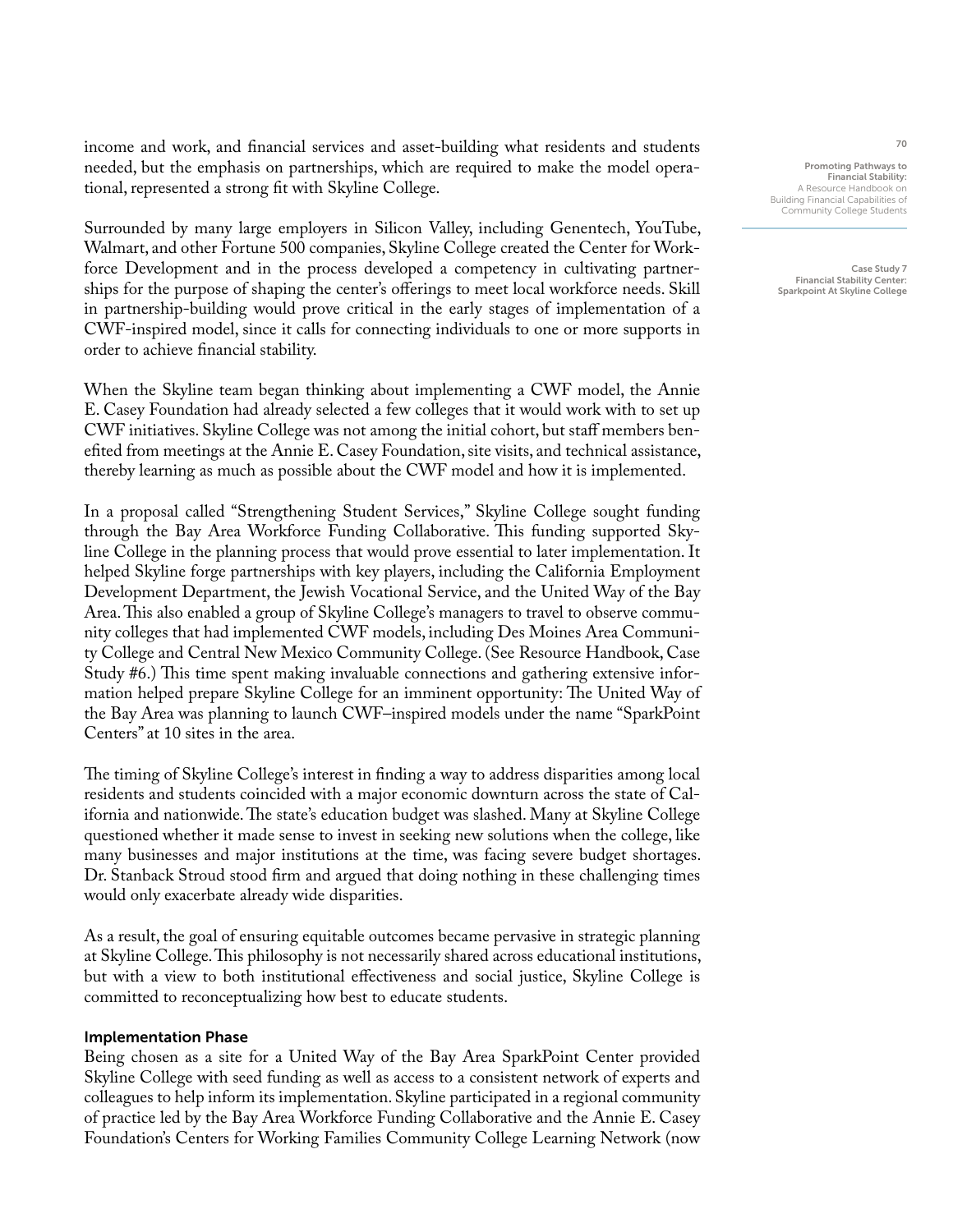called the Working Families Success Network). Skyline's access to expertise and the readiness of the model greatly facilitated implementation planning, since the college was able to envision the content and the delivery of the programs and services.

Typically in the pilot phase of an initiative, offerings may be limited to a target group, but SparkPoint at Skyline College was open to everyone from the start. Certain programs and services have eligibility criteria that must be met, such as the matched savings program that is offered through the Opportunity Fund, but for offerings without eligibility rules, students and residents alike could visit the center as soon as it opened. The launch of the SparkPoint Center was promoted broadly on Skyline College's website, in newsletters, through advertising by partners, and in general press releases to the community.

While the model is multifaceted and the service offerings are many, the intended outcomes of the SparkPoint Center are focused and succinct. For students and residents served by the center, the goal is to help them do the following:

- 1. achieve a self-sufficient outcome,
- 2. repair and build credit (i.e., achieve scores greater than 650),
- 3. build a safety net of savings ranging from three to six months of income, and
- 4. reduce debt-to-income ratio to below 40% of monthly earnings.<sup>8</sup>

Depending on where a participant starts out, certain outcomes are more relevant than others, but in all cases, one constant in the model is its bundled-services approach, which has been shown to result in stronger outcomes than when one service alone is used.<sup>5</sup>

Crucial decisions that Skyline College had to make included where to house the Spark-Point Center and how to staff it. Also, since partnerships are critical components of CWF– inspired models, Skyline needed to apply its competency in partnership building. Both the Center for Workforce Development and Student Services (home of the Financial Aid Office) were approached as possible locations for the center. They seemed like obvious candidates, since both of these divisions are committed to helping students in ways beyond the academic, much like the SparkPoint Center would be. The Financial Aid Office was concerned about the resources needed to launch a new initiative, so the college decided to house SparkPoint at Skyline College in the Center for Workforce Development, under the direction of Dr. William Watson. This turned out to be a good fit, since the Center for Workforce Development was eager to get SparkPoint off the ground. Later, a new vice president of Student Services was hired, Dr. Joi Lin Blake, and SparkPoint at Skyline College was relocated to Student Services with great success. Dr. Watson moved with Spark-Point to Student Services to continue building the services and resources needed to fully implement the model.

The move to Student Services has been important for a number of reasons. According to feedback from visitors to the SparkPoint Center at Skyline College, there is no longer a stigma associated with receiving financial aid, and this now extends to the services provided at the center. At the community college level, students who leverage financial aid, including Pell Grants, neither stand out nor perceive themselves as different from their peers who don't (see the "Utilization and Effectiveness" section). Moreover, it makes logical sense to

Promoting Pathways to Financial Stability: A Resource Handbook on Building Financial Capabilities of Community College Students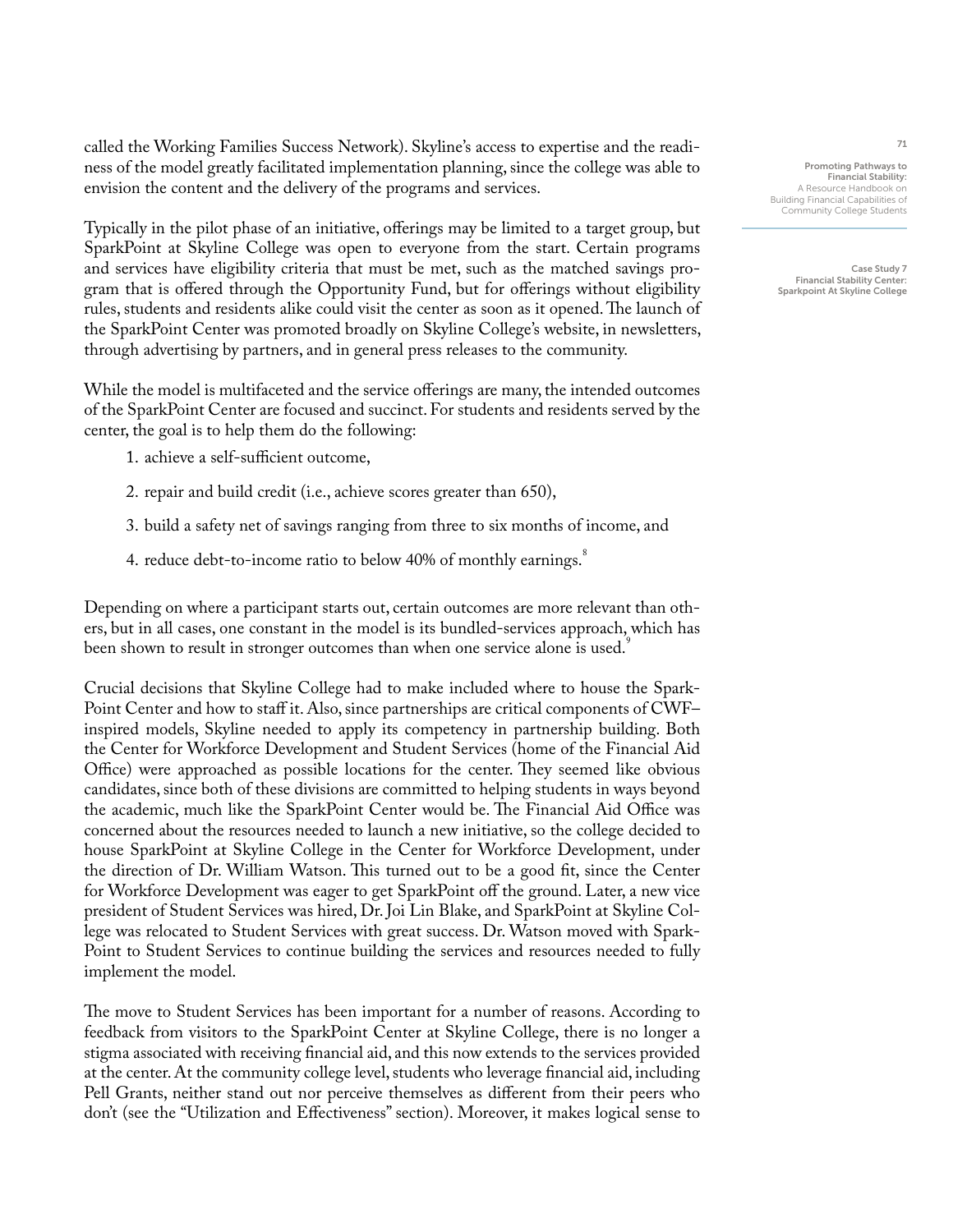students and community members who are seeking help with their personal finances that SparkPoint's financial coaches are located in Student Services.

The staff at SparkPoint includes employees of Skyline College as well as partners outside the college. The center director is a Skyline College academic manager and a member of the Student Services leadership team. There are also two financial coaches who are paid employees of Skyline College.

The coaches were selected based on two main criteria: their level of education and professional experience, and their shared vision for social justice and equitable outcomes, which underpins SparkPoint's work. The coaching positions have different job descriptions but similar tasks. The financial aid technician, who must have a bachelor of science degree or the equivalent, is responsible for financial coaching, and the counselor must have a master's degree and be able to teach a course related to student success along with a self-sufficiency course that is transferable to a California State University. Having both types of coaches at the center means that there is coverage for both students and nonstudent community members. While some visitors to the center are seeking a coach who can also provide academic counseling, others are there to use the food pantry or to get help preparing their taxes.

Additional roles at the SparkPoint Center at Skyline College are filled by outside partners who spend varying amounts of time on campus. The work of onsite partners and, to some extent, offsite partners is grant-funded or self-funded, and their commitment and contributions to SparkPoint are cultivated by Skyline College's leadership team.

Skyline College uses a systematic process to forge partnerships. It invites potential partners to engage in an assessment process designed to help inform progress, priorities and goals, and work plans. Partners also engage in integration planning to determine the extent and sequence of services and to develop strategies for moving forward. With its experience working with partners to ensure the alignment of the institution's offerings with the needs of the local workforce, Skyline has grown partnership development into a core competency.<sup>10</sup>

There are various levels of partnership, ranging from the least intense "courtesy acquaintance" to the most intense "functionally integrated partner," with shared power and budgeting authority. This sorting process helps establish both parties' shared expectations vis-à-vis operations and accountability. The level of partnership also determines the type of agreement needed, which could be a memorandum of understanding, a contract, or a subagreement.<sup>11</sup>

## Utilization and Effectiveness

With so many moving parts involving Skyline College staff and partners and the use of services by both students and community members, SparkPoint at Skyline College required a monitoring system with robust tracking and reporting capacity. The center uses commercially available, Web-based case management software that aids in connecting efforts to demonstrable outcomes. Implementation of the software was a major undertaking that required significant programming on the front end to enable meaningful data tracking and reporting, but within a few years, SparkPoint staff has grown to rely on it.

As a supplement to the programmatic data tracked in the ETO database, SparkPoint staff also engage students in focus groups to get a sense of their perceptions of and experiences with SparkPoint services. Findings from the focus groups demonstrate that the SparkPoint

Promoting Pathways to Financial Stability: A Resource Handbook on Building Financial Capabilities of Community College Students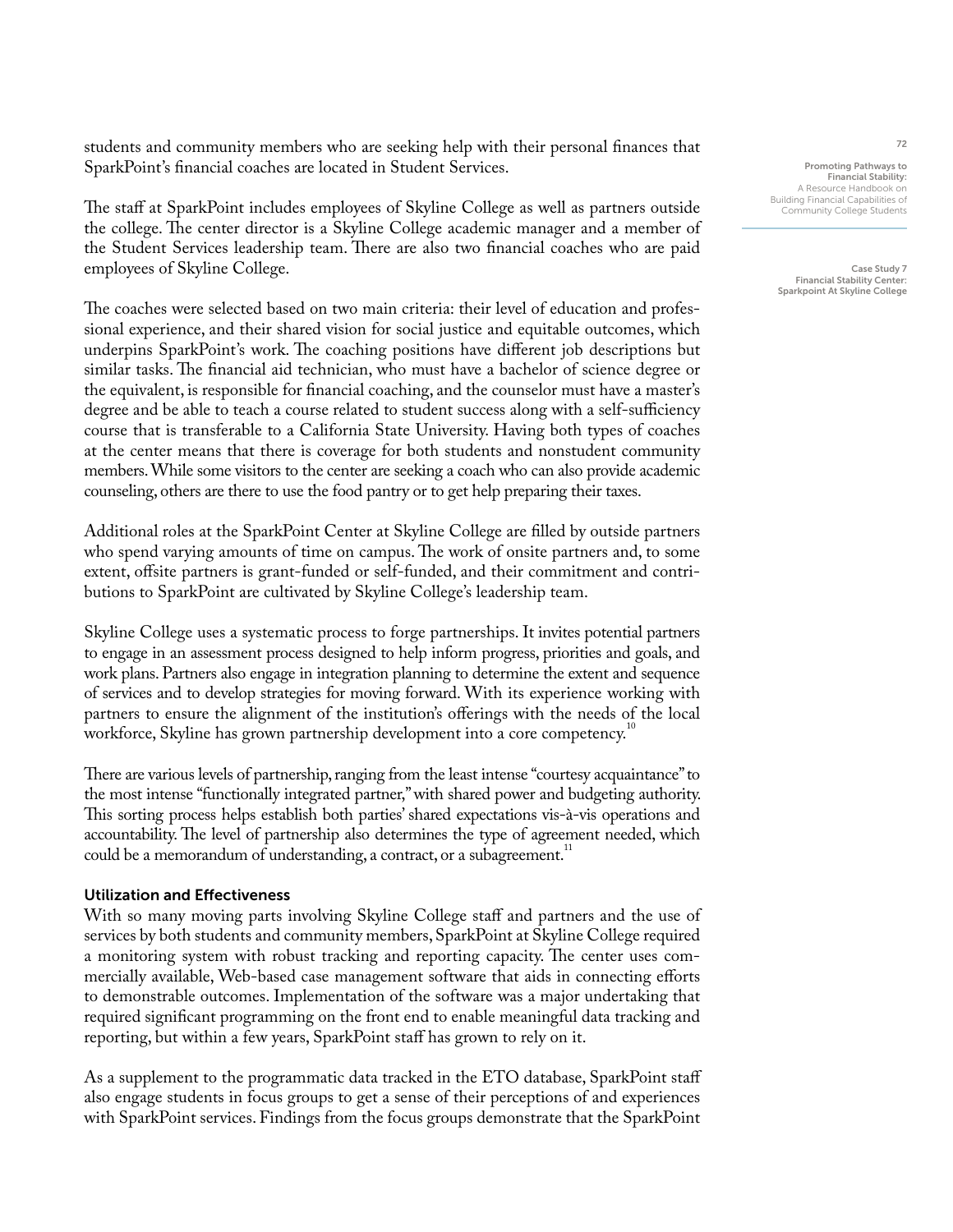Center has been successful in removing stigma associated with leveraging its services. Coupling the center with financial aid services has been an effective strategy to this end.

The utilization of SparkPoint Center at Skyline College services has grown steadily between its implementation in 2010, when 1,250 students and community members were served, and fiscal year 2012–2013, when this number grew to  $2,015$ .<sup>12</sup> While the served population includes primarily Skyline College students, at least 600 of those served are non-enrolled residents of the community. Another portion of the total number served includes non-enrolled Skyline College students who have at least generated a student identification number by applying for admission or financial aid. These include students who have dropped out, completed their courses, or are in between enrollments due to financial or other life circumstances.

Skyline College has observed higher term-to-term persistence rates among students who have leveraged up to three SparkPoint services. In 2012, the fall-to-spring retention rate was 94% for SparkPoint students compared with 56% for Skyline College students in general. While a controlled study has not been undertaken, SparkPoint is working on a research proposal to conduct a rigorous study of users of SparkPoint services in order to compare them with similar nonusers by means of propensity score matching techniques.<sup>13</sup> A demographically similar group of nonusers will serve as a control group for comparison purposes. By identifying Skyline College students who possess similar characteristics to SparkPoint users, such as the same number of credits and the same type of classes, the institution will have more confidence in the findings.

## Success, Challenges, and Funding

SparkPoint at Skyline College can mirror a CWF–inspired model only up to a certain extent, since the ideal implementation would include service integration across all partners with common budgeting authority. This cannot fully happen at Skyline College because of the way the institution is structured, with oversight from the San Mateo County Community College District (SMCCCD), which is a political subdivision of the state of California. The United Way of the Bay Area contracts with SMCCCD, which disburses the funds.

Sizable funding for SparkPoint at Skyline College was provided by the Bay Area Workforce Funding Collaborative, which invested \$600,000 between 2009 and 2012. Additional funding came from a variety of sources, including the United Way of the Bay Area, the Grove Foundation, the California Community College Chancellor's Office, the San Mateo County Human Services Agency, and the Annie E. Casey Foundation.<sup>14</sup> Skyline College is planning to institutionalize the center by leveraging funding called Fund 1, the primary operational budget of the college.

Through Fund 1, Skyline College intends to supply key SparkPoint positions by using increasing amounts of institutional dollars, with 25% covered in the first year of the institutionalization plan; 50% in the second year; 75% in the third year, and 100% in the fourth year. This will decrease the reliance on external funds and may help retain strong talent as the center is further integrated within established college processes.

Promoting Pathways to Financial Stability: A Resource Handbook on Building Financial Capabilities of Community College Students